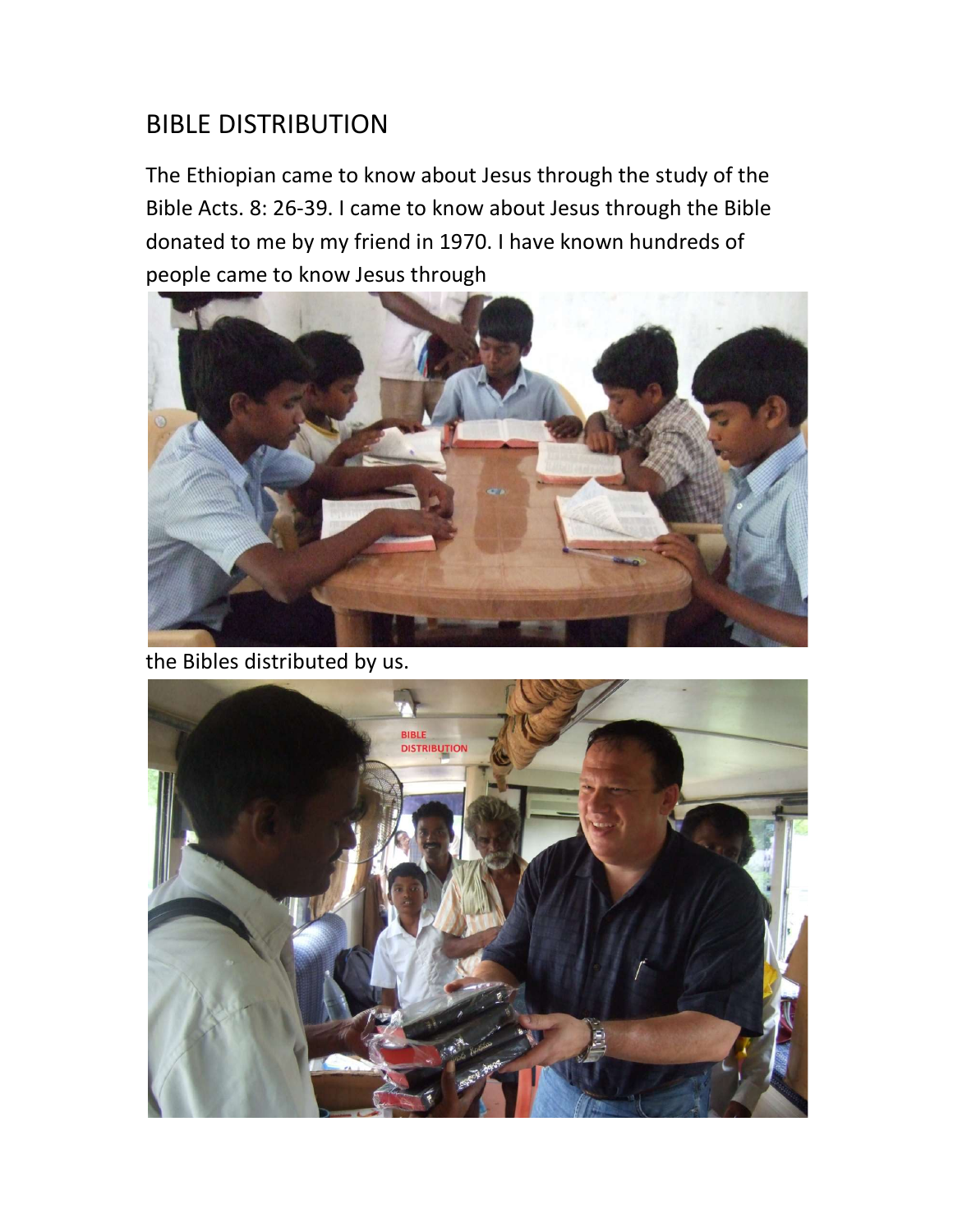

They love their Bible and study it diligently. Below Brail Bible.

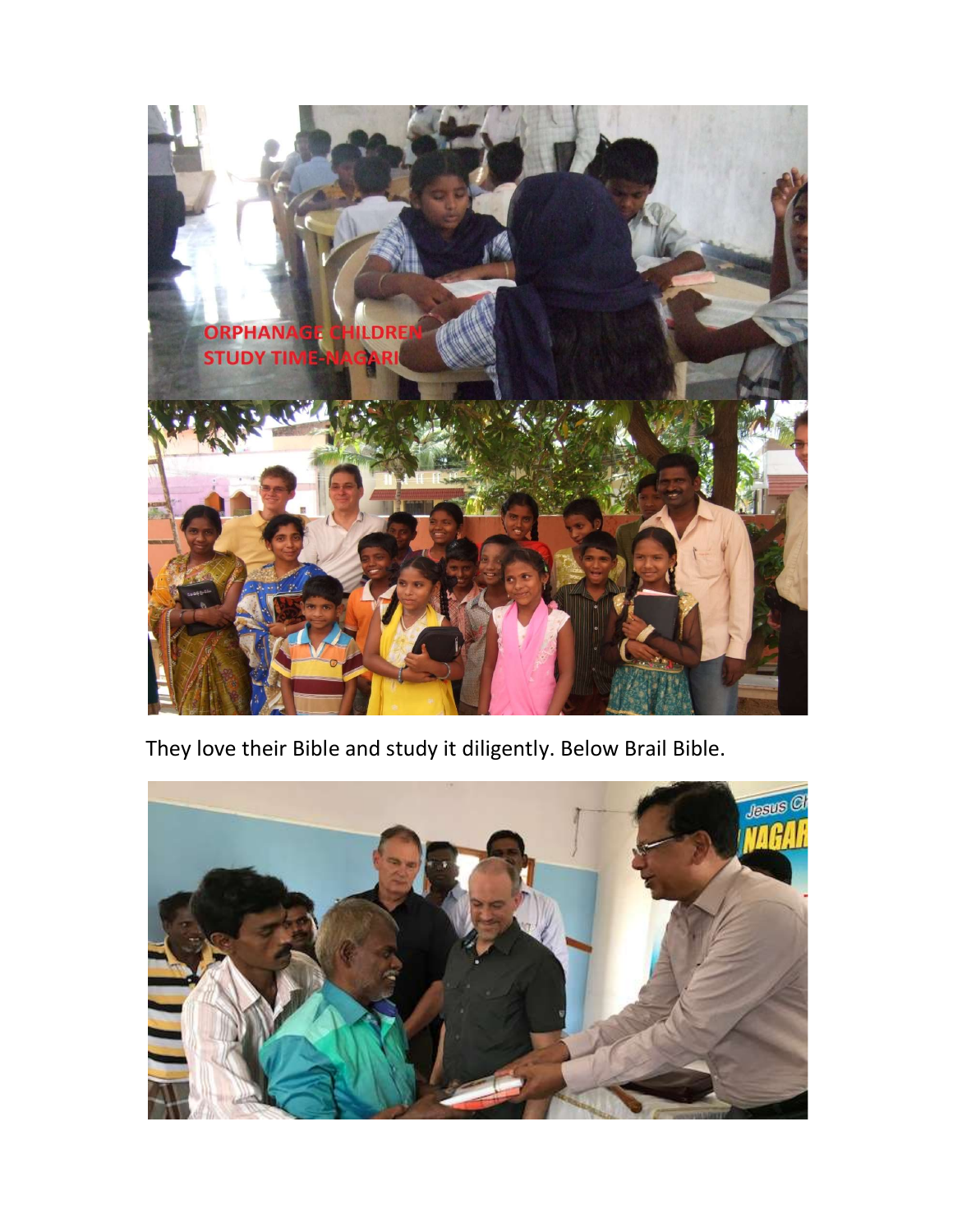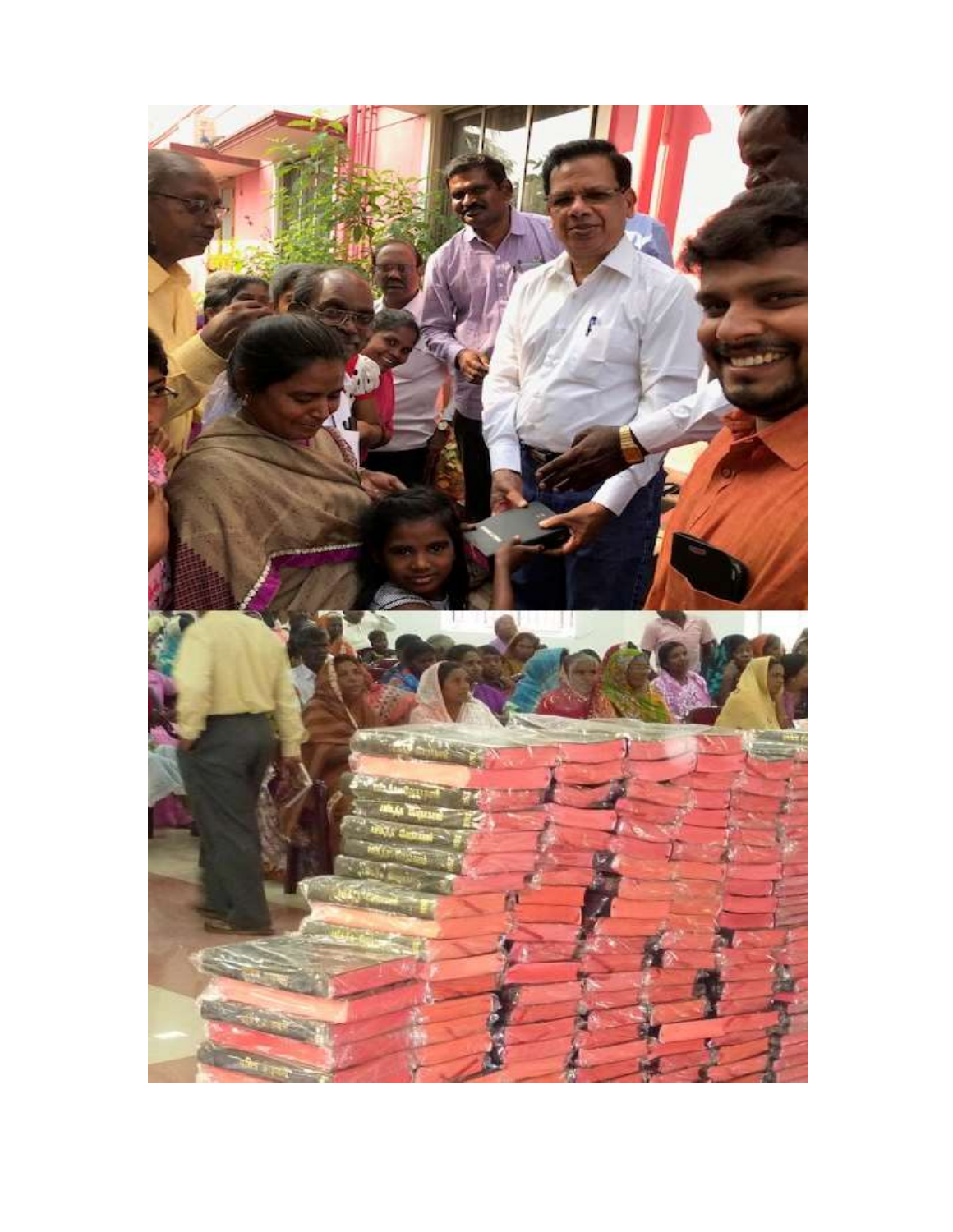

Over the years the Lord provided to distribute 108,000 Bibles. The word of God doesn't return void Isa. 55:11. The Lord used the word of God to defeat Satan. Matthew 4:4. The word of God is powerful.